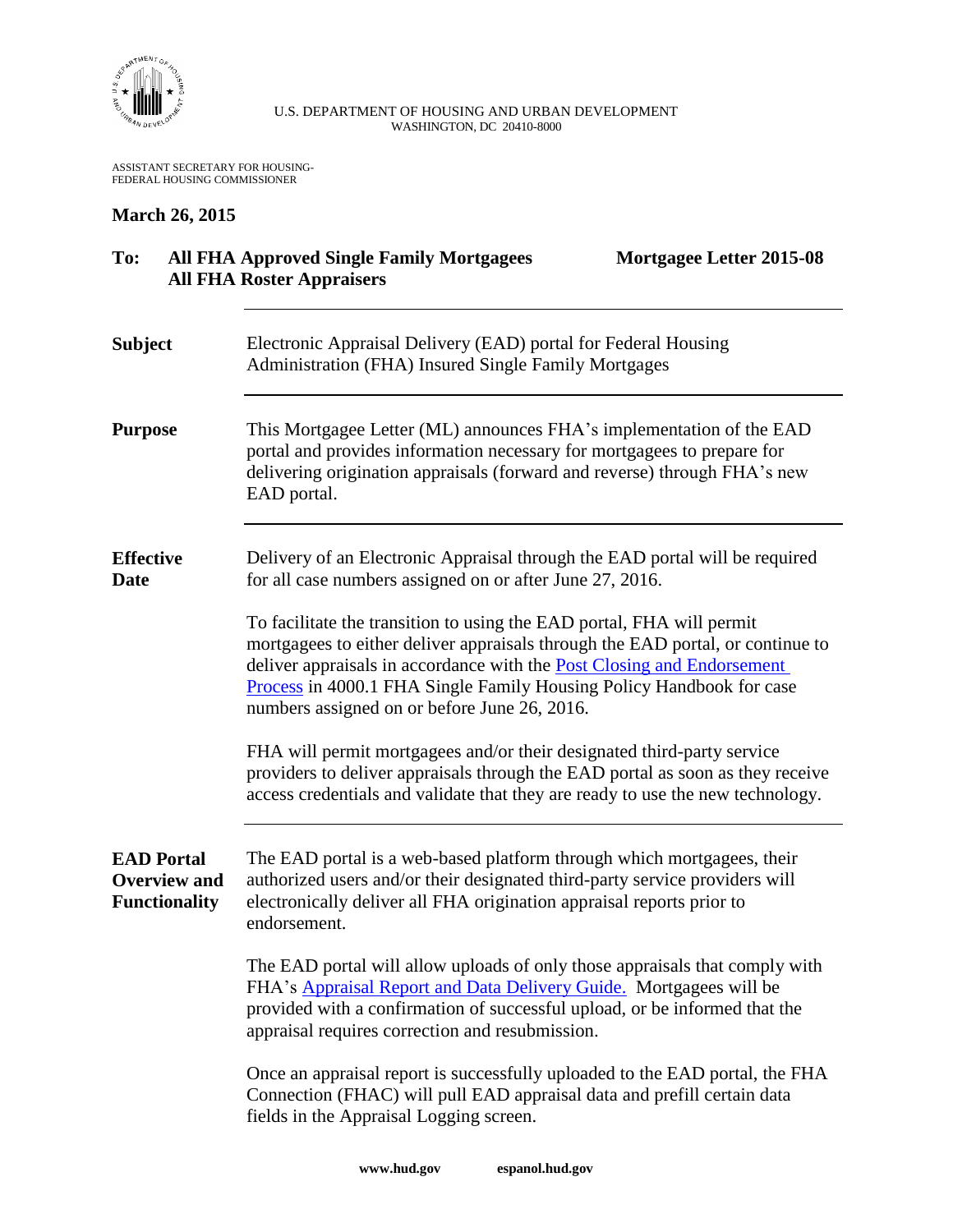|                                       | Appraisals submitted through the EAD portal remain subject to review for<br>compliance with FHA appraisal requirements. Mortgagees remain<br>responsible for proper underwriting of the appraisal and for ensuring the<br>property meets FHA's minimum property requirements and standards for<br>serving as security for the FHA-insured mortgage. The appraiser remains<br>accountable for appraisal quality and credibility and compliance with FHA<br>appraisal requirements. |
|---------------------------------------|-----------------------------------------------------------------------------------------------------------------------------------------------------------------------------------------------------------------------------------------------------------------------------------------------------------------------------------------------------------------------------------------------------------------------------------------------------------------------------------|
| <b>EAD</b> portal<br><b>Access</b>    | In order to access the EAD portal, mortgagees must appoint an "EAD Lender"<br>Administrator" to issue and maintain access credentials for their authorized<br>users and/or designated third-party service providers to access the EAD portal<br>on their behalf.                                                                                                                                                                                                                  |
|                                       | EAD Lender Administrators will obtain their user access credentials from the<br>mortgagee's FHAC Coordinator to begin the registration process. EAD<br>Lender Administrators may register additional Administrators, authorized<br>users and/or designated third-party service providers to access the EAD portal<br>as needed without also registering them in FHAC.                                                                                                             |
|                                       | User guides are available at the <b>EAD</b> resource web page and contain detailed<br>information about user access, roles and responsibilities, data and delivery<br>requirements, and procedures.                                                                                                                                                                                                                                                                               |
| <b>Upload</b><br><b>Process</b>       | Mortgagees may access the EAD portal and upload appraisal reports in two<br>ways. Mortgagees may use an interactive user interface upload process that<br>allows transmission of up to 10 appraisal reports at a time, or mortgagees may<br>implement a direct system-to-system integration with the EAD portal, which<br>will provide for large batch upload capability.                                                                                                         |
| <b>Registration</b><br><b>Process</b> | FHA will offer access to the EAD portal in phases to provide flexibility in<br>scheduling so that mortgagees can choose a migration timeframe that<br>accommodates their assessment of required systems and operational process<br>changes. The registration phases will be announced on FHA's <b>EAD</b> resource<br>page on or before June 15, 2015, with the registration phases beginning after<br>June 15, 2015.                                                             |
|                                       | Each mortgagee will have the option to select a registration phase, and are<br>encouraged to select the earliest phase in which they believe their systems and<br>processes will be ready to accommodate the EAD process.                                                                                                                                                                                                                                                         |
|                                       | Mortgagees will receive access credentials to the EAD portal at the beginning<br>of the registration phase that the mortgagee selects.                                                                                                                                                                                                                                                                                                                                            |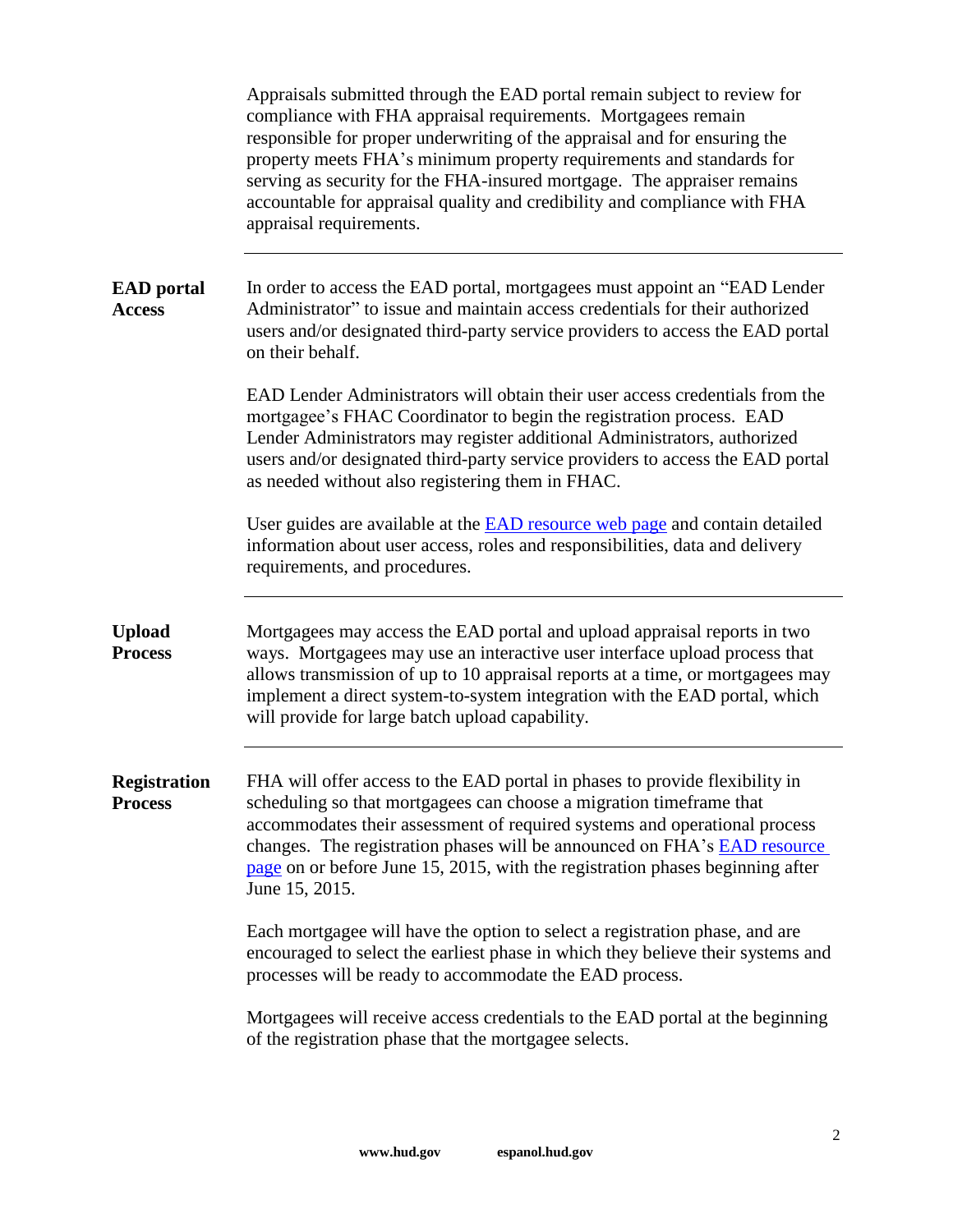FHA will provide technical assistance to mortgagees in making necessary changes, and will prioritize this assistance based on the registration phase selected by the mortgagee. The mortgagee assumes the risk of not meeting the June 27, 2016 implementation deadline.

Additional information on how to register for the EAD portal can be found on the [EAD resource web page.](http://portal.hud.gov/hudportal/HUD?src=/program_offices/housing/sfh/lender/origination/ead)

**Data Format** Appraisers must continue to follow HUD/FHA guidance and comply with USPAP when completing FHA appraisals. Instructions and data delivery formats and requirements for each appraisal form are located at FHA's [Appraisal Report and Data Delivery Guide.](http://portal.hud.gov/hudportal/documents/huddoc?id=SFH_POLI_APPR_RPT_FIN.PDF)

**Required Appraisal Forms and** 

**for the EAD** 

**Portal**

For the EAD portal, FHA will only accept appraisals in the Mortgage Information Standards Maintenance Organization (MISMO) 2.6 with embedded PDF format, as created directly by the appraiser (first generation). FHA does not accept private or proprietary data formats or appraisal reports that have been manipulated or "translated" by anyone or any process.

The table below details the appraisal form type and MISMO format required for each property type.

| <b>Property/Assignment Type</b>  | <b>Acceptable Appraisal Report Form</b>          |
|----------------------------------|--------------------------------------------------|
| Single Family, Detached,         | Fannie Mae Form 1004/Freddie Mac Form            |
| <b>Attached or Semi-Detached</b> | 70, Uniform Residential Appraisal Report;        |
| <b>Residential Property</b>      | MISMO 2.6 GSE format                             |
| Single Unit Condominium          | Fannie Mae Form 1073/Freddie Mac Form            |
|                                  | 465, Individual Condominium Unit                 |
|                                  | Appraisal Report; MISMO 2.6 GSE format           |
| <b>Manufactured Housing</b>      | Fannie Mae Form 1004C/Freddie Mac Form           |
|                                  | <b>70B</b> , Manufactured Home Appraisal Report; |
|                                  | MISMO 2.6 Errata 1 format                        |
| <b>Small Residential Income</b>  | Fannie Mae Form 1025/Freddie Mac Form            |
| Properties (Two- to Four-        | 72, Small Residential Income Property            |
| Units)                           | Appraisal Report; MISMO 2.6 Errata 1             |
|                                  | format                                           |
| <b>Update of Appraisal</b>       | <b>Summary Appraisal Update Report Section</b>   |
| (All Property Types)             | of Fannie Mae Form 1004D/Freddie Mac             |
|                                  | Form 442, Appraisal Update and/or                |
|                                  | Completion Report; MISMO 2.6 Errata 1            |
|                                  | format                                           |
| Compliance or Final              | Certificate of Completion Section of Fannie      |
| <b>Inspection for Existing</b>   | Mae Form 1004D/Freddie Mac Form 442,             |
| Property                         | Appraisal Update and/or Completion               |
|                                  | Report; MISMO 2.6 Errata 1 format                |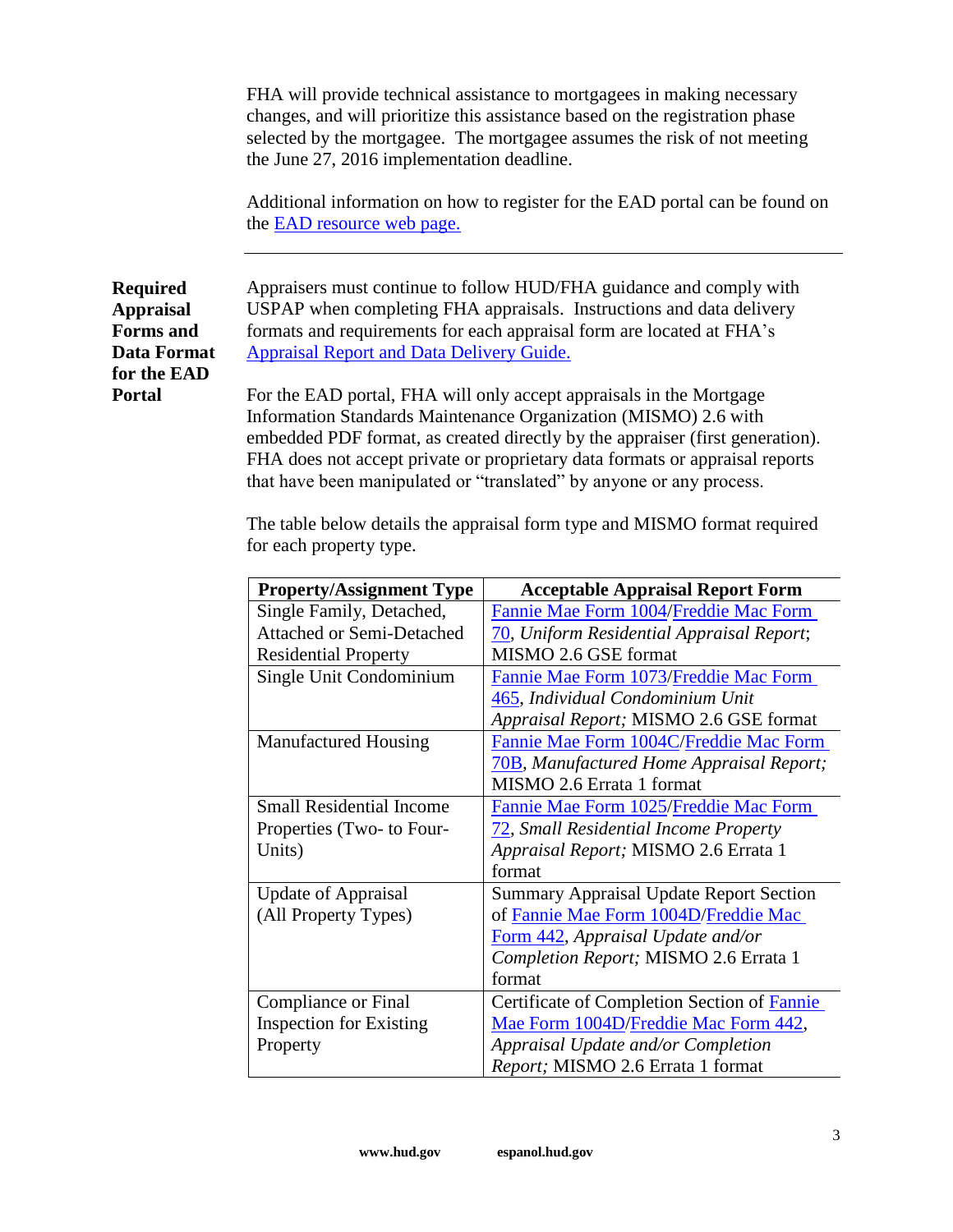| <b>Training</b>                                                                | Web-based, on-demand training will be available. Mortgagees are strongly<br>encouraged to ensure their authorized users and/or designated third-party<br>service providers complete the training before accessing the EAD portal.                                                                                                                                                                                                                                                                                       |
|--------------------------------------------------------------------------------|-------------------------------------------------------------------------------------------------------------------------------------------------------------------------------------------------------------------------------------------------------------------------------------------------------------------------------------------------------------------------------------------------------------------------------------------------------------------------------------------------------------------------|
| <b>Exclusions</b><br>from EAD<br><b>Portal Use</b>                             | The following appraisal types are excluded from using the EAD portal for<br>delivery to FHA:                                                                                                                                                                                                                                                                                                                                                                                                                            |
|                                                                                | Appraisals performed for Section 184 and 184a loan guarantee<br>programs processed by the HUD Office of Native American<br>Programs.                                                                                                                                                                                                                                                                                                                                                                                    |
|                                                                                | Appraisals performed on behalf of FHA or its contractor for use as<br>one of the primary tools to determine the listing price of a HUD REO<br>property;                                                                                                                                                                                                                                                                                                                                                                 |
|                                                                                | FHA appraisal reports performed on Claims Without Conveyance of<br>Title properties must be delivered in accordance with the instructions<br>in ML 2014-14; and                                                                                                                                                                                                                                                                                                                                                         |
|                                                                                | FHA appraisal reports performed on Pre-Foreclosure Sale properties<br>will continue to be delivered in accordance with instructions in ML<br>2008-43.                                                                                                                                                                                                                                                                                                                                                                   |
| <b>EAD</b><br><b>Technical</b><br><b>Resources</b>                             | Mortgagees may obtain details about how to register to use the EAD portal,<br>technical information, training, and other resources for the EAD portal at the<br><b>EAD</b> resource web page, or by calling the FHA Resource Center at 1-800-<br>CALL-FHA (225-5342).                                                                                                                                                                                                                                                   |
| <b>Information</b><br><b>Collection</b>                                        | Paperwork reduction information collection requirements contained in this<br>Mortgagee Letter have been approved by the Office of Management and<br>Budget (OMB) under the Paperwork Reduction Act of 1995 (44 U.S.C. §§<br>3501-3520) and assigned OMB control number 2502-0538. In accordance<br>with the Paperwork Reduction Act, HUD may not conduct or sponsor, and a<br>person is not required to respond to, a collection of information unless the<br>collection displays a currently valid OMB Control Number. |
| 4000.1 FHA<br><b>Single Family</b><br><b>Housing Policy</b><br><b>Handbook</b> | The provisions of this ML will be incorporated into the 4000.1 FHA Single<br><b>Family Housing Policy Handbook.</b>                                                                                                                                                                                                                                                                                                                                                                                                     |